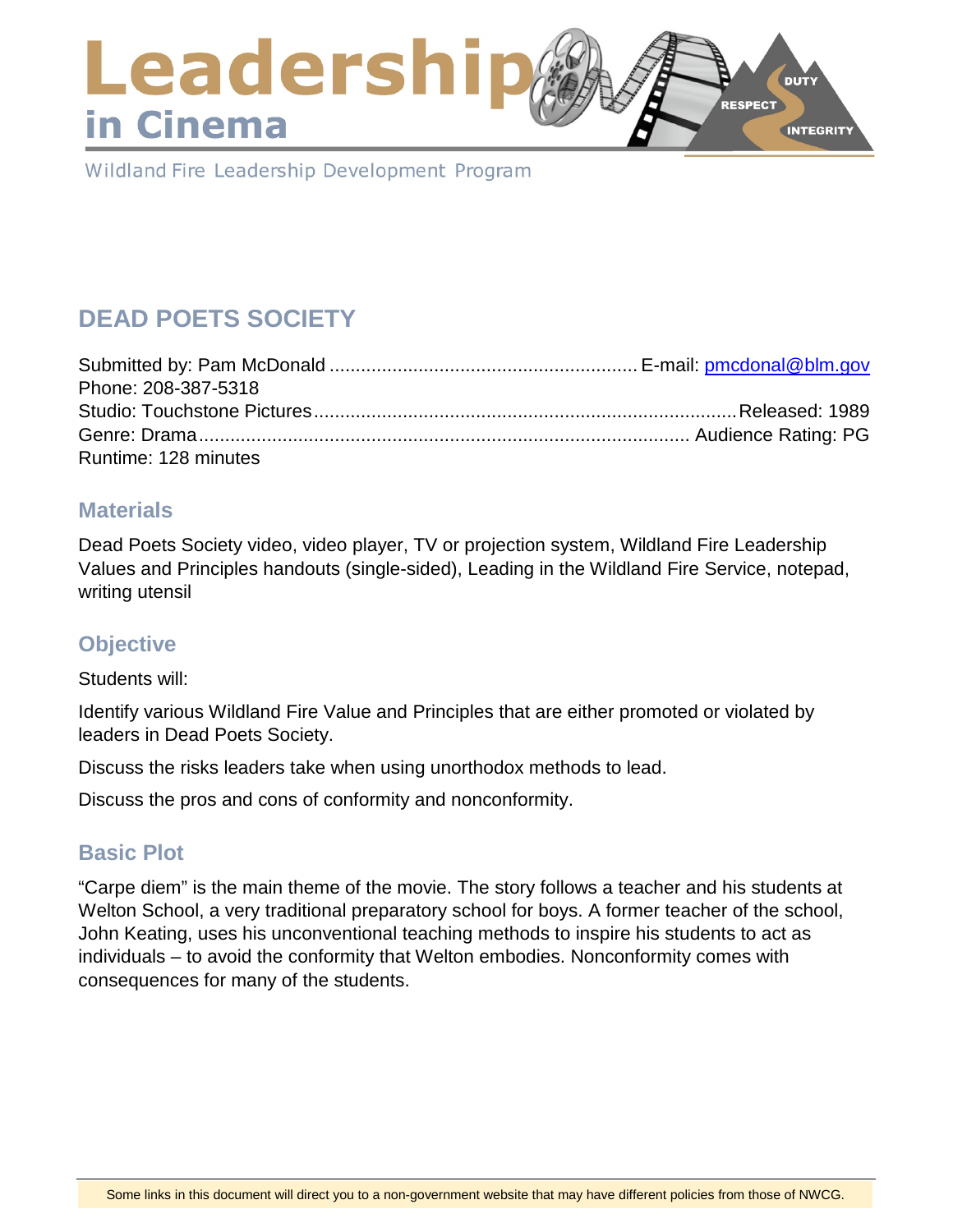# **Cast of Main Characters**

# **Facilitation Options**

*Dead Poets Society* illustrates an abundance of leadership values and principles. Students should have few problems identifying those that correspond to the Wildland Fire Leadership Values and Principles. The objective is not to identify every leadership principle but to promote thought and discussion. Students should be less concerned with how many principles they view within the film and more concerned with how the principles they do recognize can be used to develop themselves as a leader.

The film can be viewed in its entirety or by clip selection, depending on facilitator intent and time schedules. Another method is to have the student(s) view the film on his/her own and then hold the discussion session.

## **Full-film Facilitation Suggestion**

When opting for the full-film method, the facilitator may want to provide a break near the middle of the film.

- 1. Review the Wildland Fire Leadership Values and Principles with students.
- 2. Advise students to document instances within the film that illustrate/violate the Wildland Fire Leadership Values and Principles on the handout provided.
- 3. Break students into small discussion groups.
- 4. Show students *Dead Poets Society*.
- 5. Break. (Suggestion: After Keating breaks through to Todd Anderson at approximately 0:57:57)
- 6. Begin the guided discussion.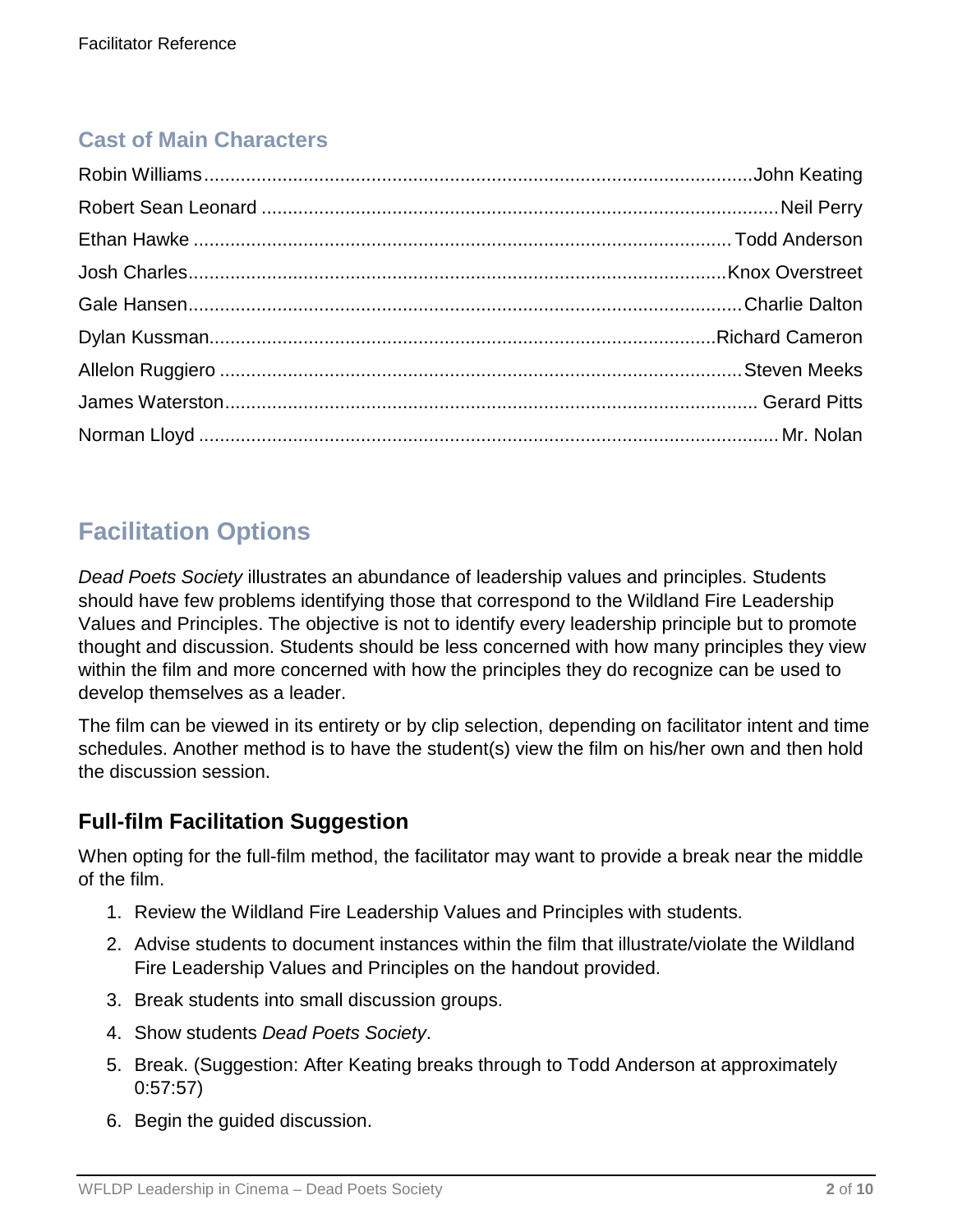- 7. Provide a short synopsis with some "ticklers" to pay attention before beginning the rest of the film.
- 8. Resume the film.
- 9. Have students discuss their findings and how they will apply leadership lessons learned to their role in wildland fire suppression. Facilitate discussion in groups that have difficulty.
- 10.Wrap up the session and encourage students to apply leadership lessons learned in their personal and work lives.

# **Clip Facilitation Suggestion**

- 1. Review the Wildland Fire Leadership Value or Principle targeted for discussion. (May be given or ask students to identify the value or principle being illustrated after viewing the clip.)
- 2. Show the clip.
- 3. Facilitate discussion regarding the selected clip and corresponding value and/or principle.
- 4. Break students into small discussion groups.
- 5. Have students discuss their findings and how they will apply leadership lessons learned to their role in wildland fire suppression. Facilitate discussion in groups that may have difficulty.
- 6. Wrap up the session and encourage students to apply leadership lessons learned in their personal and work lives.

## **Mentor Suggestion**

Use either method presented above. The mentor should be available to the student to discuss lessons learned from the film as well as incorporating them to the student's leadership selfdevelopment plan.

Encouraging individuals to keep a leadership journal is an excellent way to document leadership values and principles that are practiced.

Suggest other wildland fire leadership toolbox items that will contribute to the overall leadership development of the student.

## **Resources**

- Clemens, John K. and Wolff, Melora. *Movies to Manage By.* Chapter 3 "The Failed Promise of Heroic Leadership," pp. 47-65. 1999.
- Frostberg State University. *[Dead Poets Society](http://faculty.frostburg.edu/phil/forum/DeadPoets.htm)*.

Hyperlinks have been included to facilitate the use of the Wildland Fire Leadership Development Program website. Encourage students of leadership to visit the [website](https://www.fireleadership.gov/)  [\(https://www.fireleadership.gov/\)](https://www.fireleadership.gov/).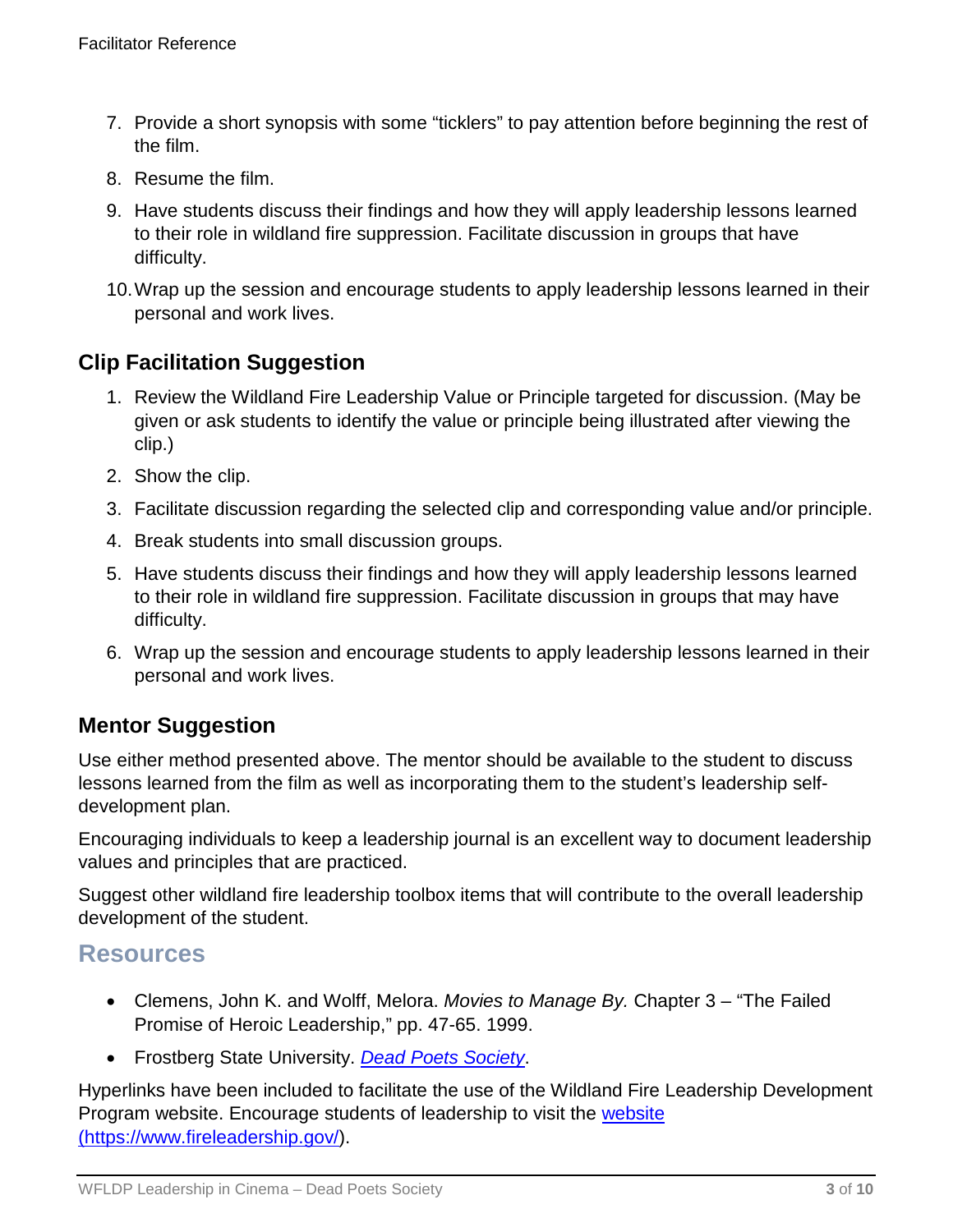# **Dead Poets Society**

The following clips illustrate/violate the Wildland Leadership Values and Principles. These are only guidelines and may be interpreted differently by other views; they are presented as a guide for facilitation.

# **Duty**

- The Welton staff is expected to teach to the values of discipline, excellence, tradition, and honor. (Adhere to professional standard operating procedures.)
- Keating attempts to give students a look at life outside the confines of the classroom and textbook—teaches life lessons. (Develop your subordinates for the future.)
- When asked, Keating tells his students about the Dead Poets Society. He provides guidance when Charlie goes too far with an anonymous letter in the school paper. (Observe and assess actions in progress without micro-managing.) (Clip 1:19:58-1:21:12)
- Keating fails to recognize that Neil is deceiving Keating about talking to his father. (Develop contingencies and consider consequences.) (Clip 1:23:47-1:26:44)

### **Respect**

- Keating advises his students why poetry is so important to life. (Give the reason [intent] for assignments and tasks.) (Clip 0:24:27-0:26:46)
- Keating understands Todd's barriers and brings him to breakthrough. (Employ your subordinates in accordance with their capabilities.) (Clip 0:55:04-0:57:57)
- Mr. and Mrs. Perry fail to provide for Neil's need for extra-curricular activities. (Take care of your subordinate's needs.) (Clips 0:07:40-0:08:58 and 1:21:46-1:23:47)

# **Integrity**

- Charlie takes full credit for the newspaper article and denounces the existence of the Dead Poets Society. He does not implicate Keating for Neil's death and is expelled. (Seek responsibility and accept responsibility for your actions.) (Clip 1:15:05-1:18:30)
- Nolan approaches Keating regarding his teaching methods in the courtyard. Keating explains himself. (Seek responsibility and accept responsibility for your actions. Keep your superiors informed of your actions.) (Clip 1:18:43-1:19:58)
- Although Keating teaches the students about free thought and nonconformity, he fails to teach of consequences to actions. (Share the hazards and hardships with your subordinates.)
- Mrs. Perry does not stand up for Neil even though she has compassion for his feelings. (Know the strengths/weaknesses in your character and skill level.) (Clip 1:40:05-1:42:41)
- Todd takes a stand for Keating in defiance of Mr. Nolan. (Choose the difficult right over the easy wrong.) (Clip 2:02:40-2:05:20)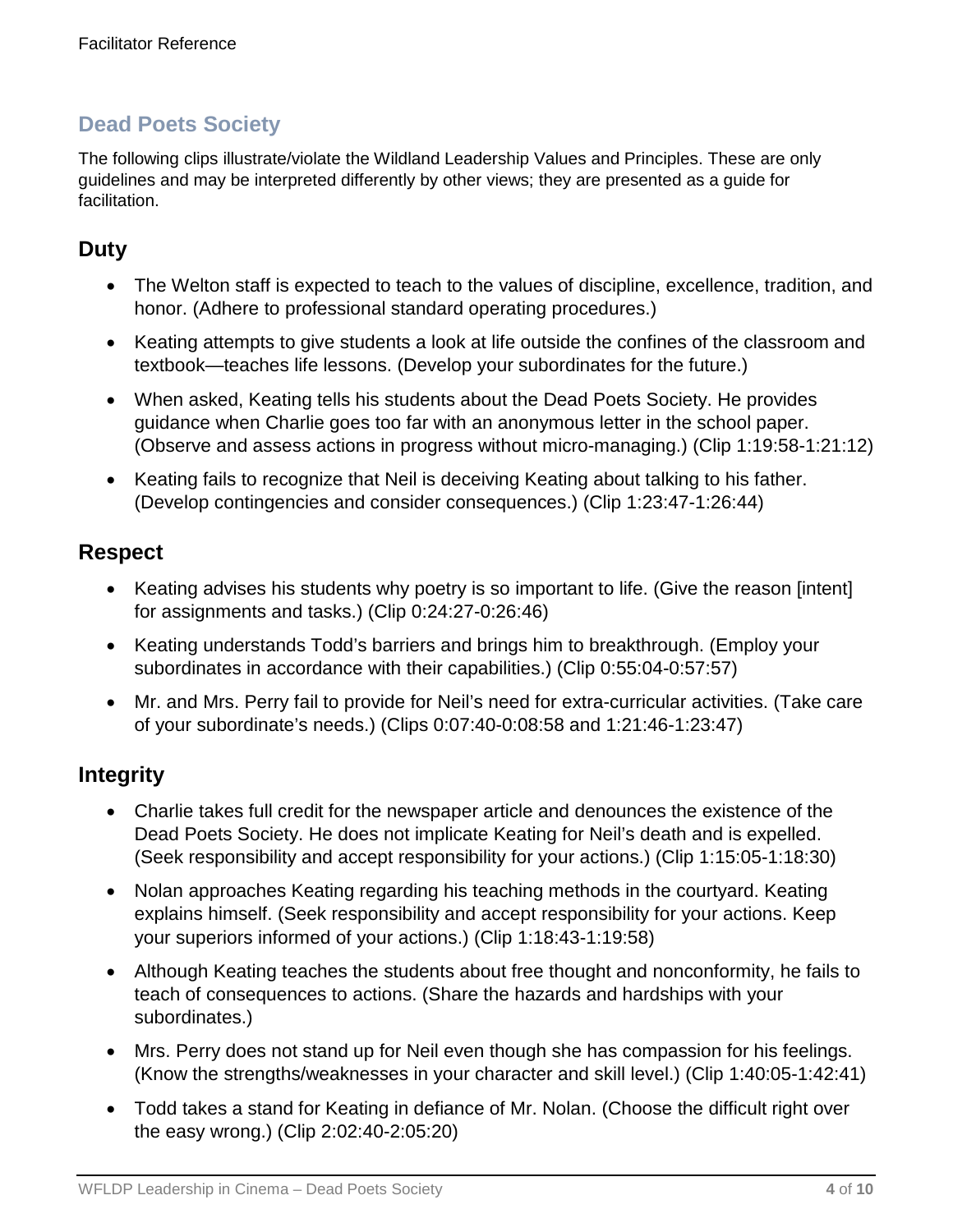•

# **Dead Poets Society**

### **Guided Discussion – Possible Answers**

*"To believe your own thought, to believe that what is true for you in your private heart is true for all men—that is genius." ~ Ralph Waldo Emerson*

- 1. Welton has a history of passing on the "light of knowledge" from the elders to the new generation, symbolized by the passing of candlelight. (Clip 0:01:18- 0:2:20) Share examples of how the light of knowledge is passed within the wildland fire service. How well do you pass the light of knowledge to your subordinates?
	- **Answers will vary, but may include: mentoring programs, contributing to the development of leadership activities and programs, leading by example, participation in staff rides, Leaders We Would Like to Meet, Wildland Lessons Learned Center.**
- 2. Tradition, discipline, honor, and excellence are Welton's four pillars. However, students mock them by referring to them as travesty, horror, decadence, and excrement. What are the three pillars of the Wildland Fire Leadership Development Program? How do subordinates in your organization view the values and principles?
	- **Duty, respect and integrity.**
	- **Answers will vary.**
- 3. Mr. Keating uses a variety of methods in the classroom to promote nonconformity. Give examples found within the movie. Provide personal examples of non-conformist behavior that you have witnessed. What are the pros and cons of both conformity and nonconformity?
	- **Keating's methods may include:**
		- o**Encouraging the concept "carpe diem" and following personal desires in a traditional, conformist environment. (Clip 0:11:34-0:16:40)**
		- o **Reference to Welton as "Hell-ton." (Clip 0:12:00-0:13:46)**
		- o **Having students rip pages out of their textbooks. (Clip 0:21:00- 0:26:46)**
		- o **Having students view life from the desktop. (Clip 0:42:56-0:44:43)**
		- o **Use of soccer practice accompanied by classical music to provide a learning breakthrough and understanding of concepts. (Clip 0:50:24- 0:52:00)**
		- o**Giving advice to alter behavior yet still encouraging that behavior (in response to Charlie's article in the school paper) (Clip 1:19:58-1:21:12)**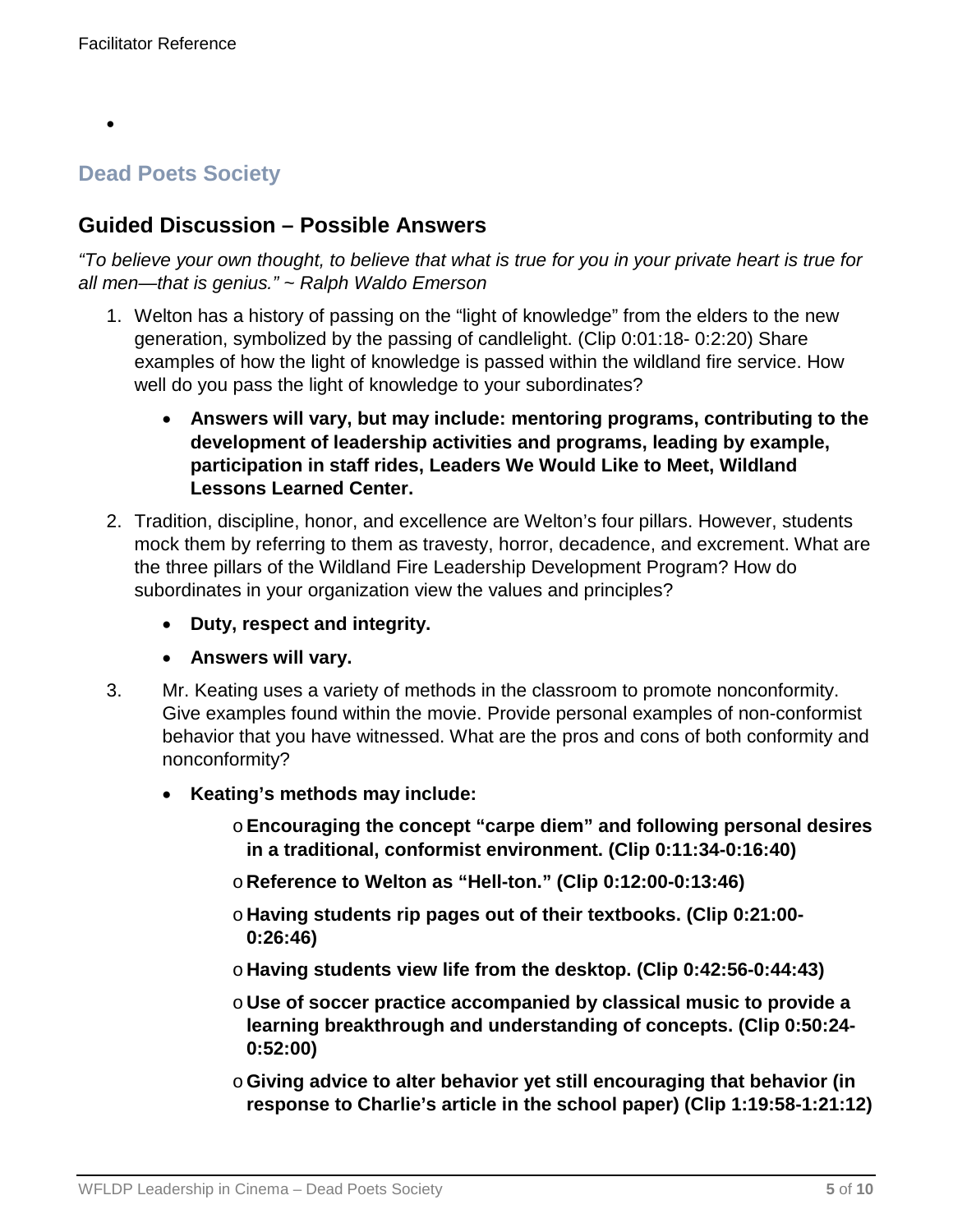- **Answers will vary. Ensure that students participate in respectful dialogue.**
- **Pros:** 
	- o **Conformity: Group cohesiveness and sense of security in knowing what to expect.**
	- o **Nonconformity: Promotes diversity of thought and innovation. Minimizes the potential for "group think."**
- **Cons:**
	- o **Conformity: Lack of innovation and potential for "group think."**
	- o **Nonconformity: View that one is a radical/extremist. Pressure from leaders to conform. Unanticipated consequences as found in the movie: loss of job, expulsion, and suicide. Followers can blindly follow out of excitement instead of knowledge resulting in conformity.**
- 4. Keating challenges his students to "seize the day" and make their lives extraordinary. (Clip 0:14:33-0:16:40) What have you done or plan to do to make your life extraordinary? What do you want to be your leadership legacy?
	- **Answers will vary.**
- 5. Keating uses interactive activities to address the concept of conformist behavior. Discuss in your groups those activities and how you might use similar methods to spur innovation and individuality within your organization.
	- **Keating has his students view things in a different way by stepping upon the desk. He warns his students not to be lemmings. (Clip 0:42:56-0:44:43) He has his students walk in the courtyard to show how quickly conformity can emerge. (Clip 1:03:33-1:05:46)**
- 6. How effective is Keating's teaching/leadership style? How does this style fit with Welton's style? Have you had an experience where you didn't conform to a particular organization and opposed their morals and values?
	- **Answers will vary. Keating's unorthodox style inspires his students, but conflicts with the traditional methods and standards set forth by Welton. Welton students are not encouraged to speak their mind, but to follow the structured academic path. Although extra curricular activities exist at Welton, few enter the realm of free thought and expression. Keating encourages his students to avoid peer pressure and rigid convictions to tradition—encourages them to think for themselves. Keating was a hero with his students but may have failed as a leader.**
	- **Answers will vary. Promote respectful dialogue.**
- 7. Keating stresses, "Now, devotees may argue that one sport or game is inherently better than another. For me, sport is actually a chance for us to have other human beings push us to excel." (Clip (0:50:24-0:50:37) Give an example of how Keating's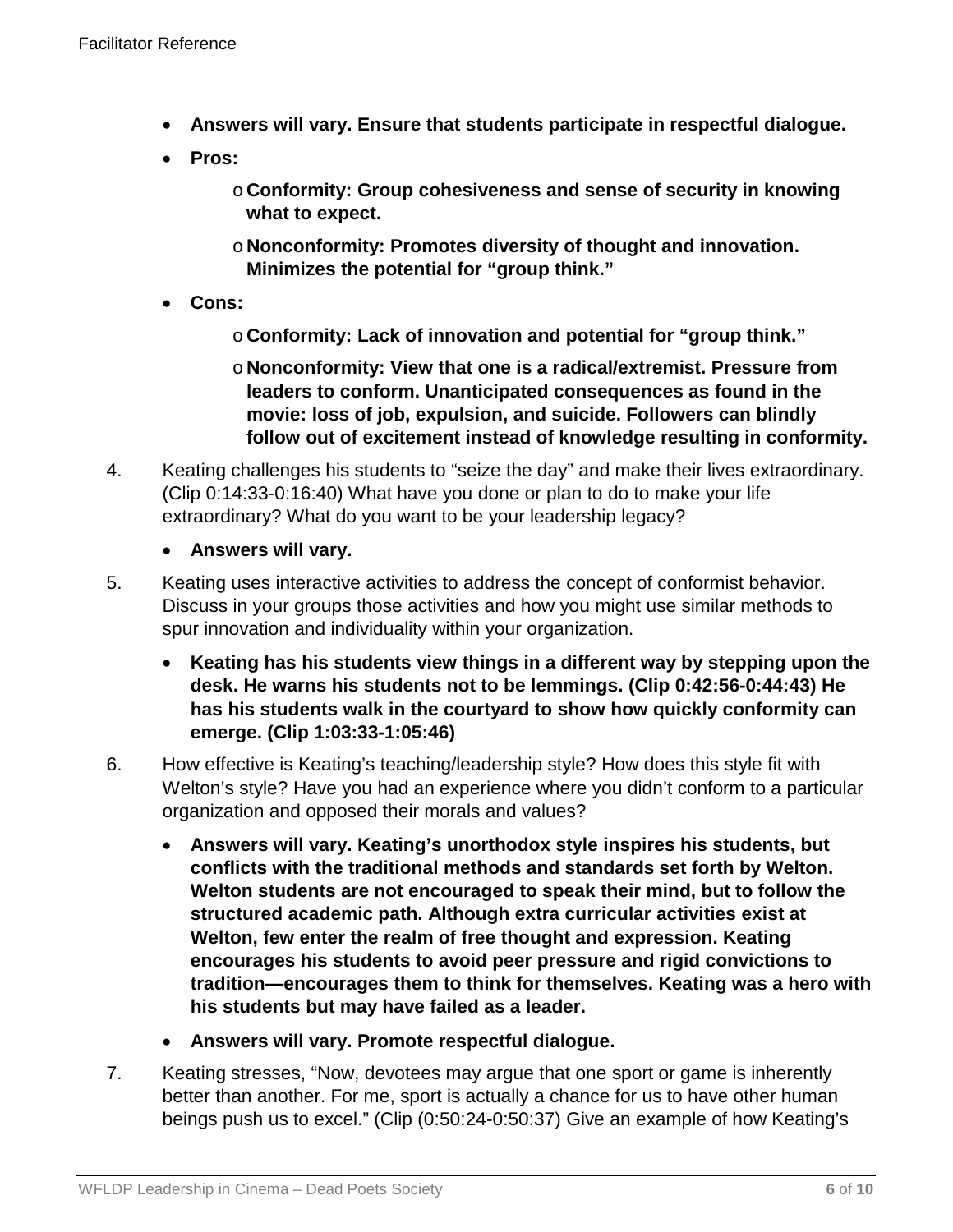coaching produced positive results. As a coach of wildland firefighters, what do you do to inspire your subordinates to excel?

- **Keating produces a breakthrough with Todd to express his poetic thoughts. (Clip 0:55:05-0:57:57) Knox gains the confidence to pursue Chris. Neil, as fleeting as it was, experiences his true passion of acting.**
- **Answers will vary.**
- 8. Put yourself in the position as one of the Dead Poets Society members asked to sign the document against Mr. Keating. How would you have handled the situation? If you feel comfortable, share similar personal experiences with the group.
	- **Promote respectful dialogue.**
- 9. Todd realizes that he has made a mistake by signing the paper denouncing Keating. He exhibits moral courage in front of Mr. Nolan when Keating returns to collect his belongings. Share examples of moral courage that you have witnessed?
	- **Answers will vary.**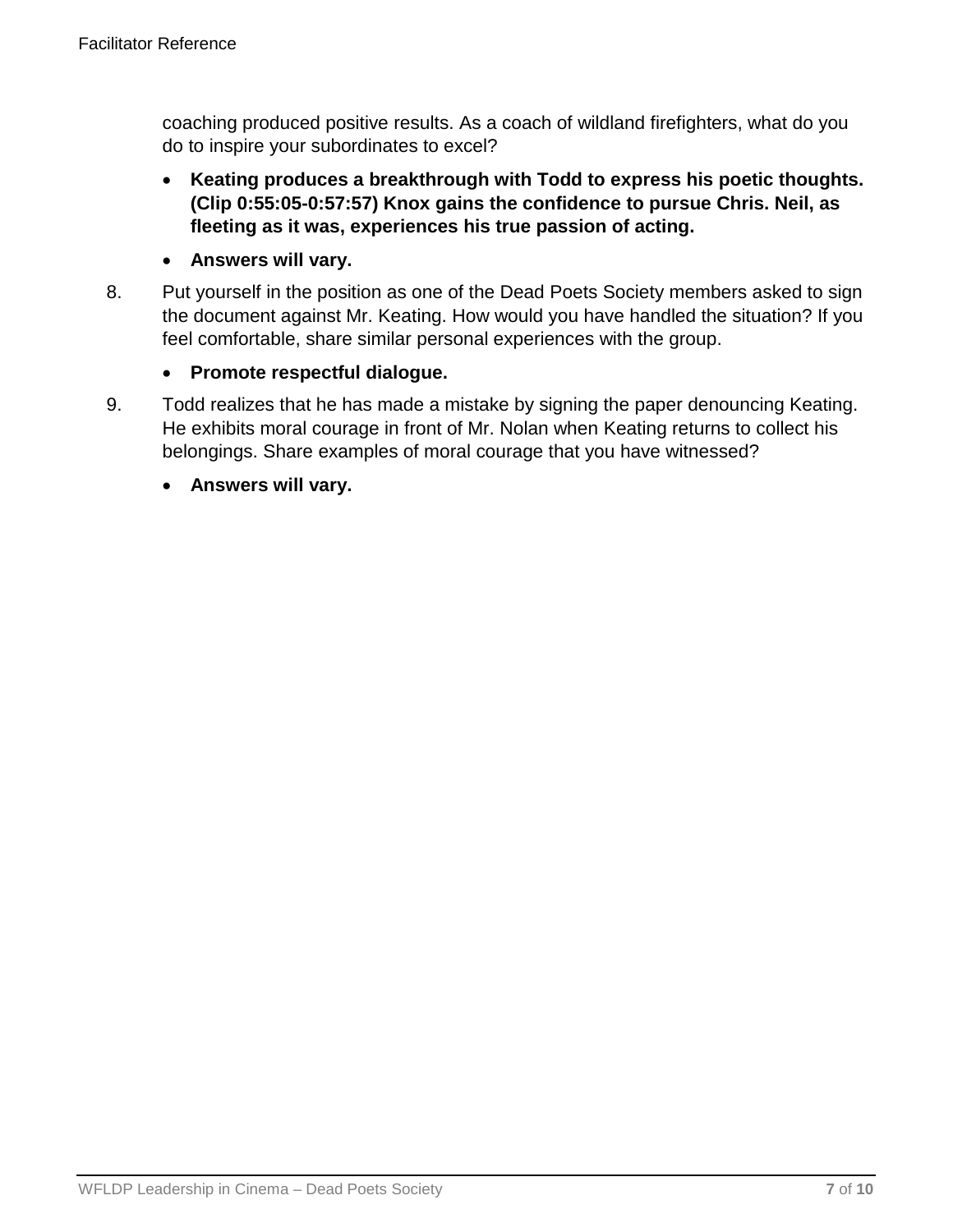#### Be proficient in your job, both technically & as a leader.

- Take charge when in charge.
- Adhere to professional standard operating procedures.
- Develop a plan to accomplish given objectives.

#### Make sound & timely decisions.

- Maintain situation awareness in order to anticipate needed actions.
- Develop contingencies & consider consequences.
- Improvise within the commander's intent to handle a rapidly changing environment.

#### Ensure that tasks are understood, supervised, accomplished.

- Issue clear instructions.
- Observe & assess actions in progress without micro-managing.
- Use positive feedback to modify duties, tasks & assignments when appropriate.

#### Develop your subordinates for the future.

- Clearly state expectations.
- Delegate tasks that you are not required to do personally.
- Consider individual skill levels & developmental needs when assigning tasks.

#### Know your subordinates and look out for their well-being.

- Put the safety of your subordinates above all other objectives.
- Take care of your subordinate's needs.
- Resolve conflicts between individuals on the team.

#### Keep your subordinates informed.

- Provide accurate & timely briefings.
- Give the reason (intent) for assignments & tasks.
- Make yourself available to answer questions at appropriate times.

#### Build the team.

- Conduct frequent debriefings with the team to identify lessons learned.
- Recognize accomplishments & reward them appropriately.
- Apply disciplinary measures equally.

#### Employ your subordinates in accordance with their capabilities.

- Observe human behavior as well as fire behavior.
- Provide early warning to subordinates of tasks they will be responsible for.

- Consider team experience, fatigue & physical limitations when accepting assignments.

#### Know yourself and seek improvement.

- Know the strengths/weaknesses in your character & skill level.
- Ask questions of peers & supervisors.
- Actively listen to feedback from subordinates.

#### Seek responsibility and accept responsibility for your actions.

- Accept full responsibility for & correct poor team performance.
- Credit subordinates for good performance.
- Keep your superiors informed of your actions.

#### Set the example.

- Share the hazards & hardships with your subordinates.
- Don't show discouragement when facing setbacks.
- Choose the difficult right over the easy wrong.



 $\mathbf{E}$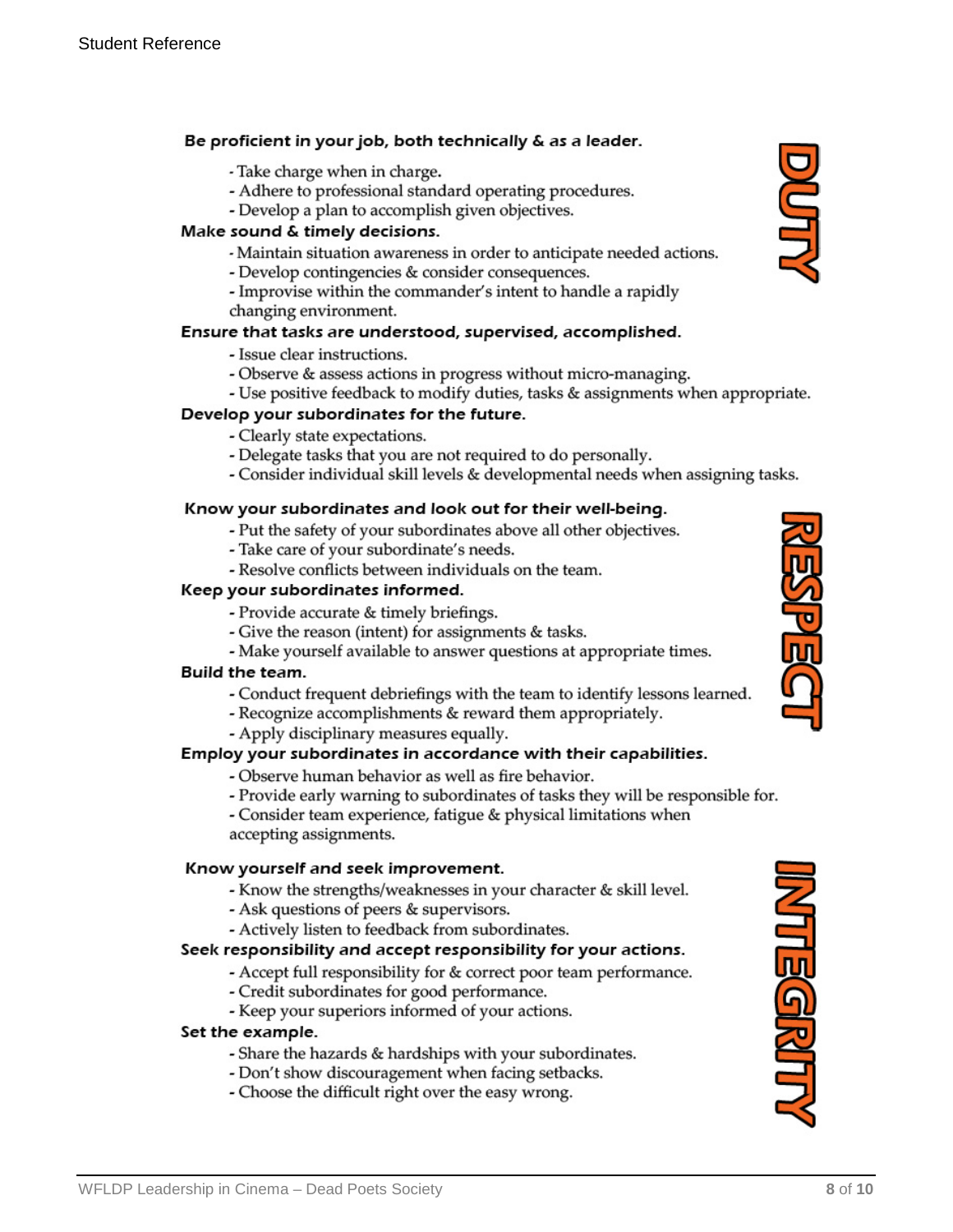### **Dead Poets Society**

- 1. Document film clips illustrating/violating the Wildland Fire Leadership Values and Principles.
- 2. Discuss leadership lessons learned from the film with group members or mentor.

### **Duty**

- 1. Be proficient in your job, both technically and as a leader.
- 2. Make sound and timely decisions.
- 3. Ensure that tasks are understood, supervised and accomplished.
- 4. Develop your subordinates for the future.

### **Respect**

- 1. Know your subordinates and look out for their well-being.
- 2. Keep your subordinates informed.
- 3. Build the team.
- 4. Employ your subordinates in accordance with their capabilities.

### **Integrity**

- 1. Know yourself and seek improvement.
- 2. Seek responsibility and accept responsibility for your actions.
- 3. Set the example.